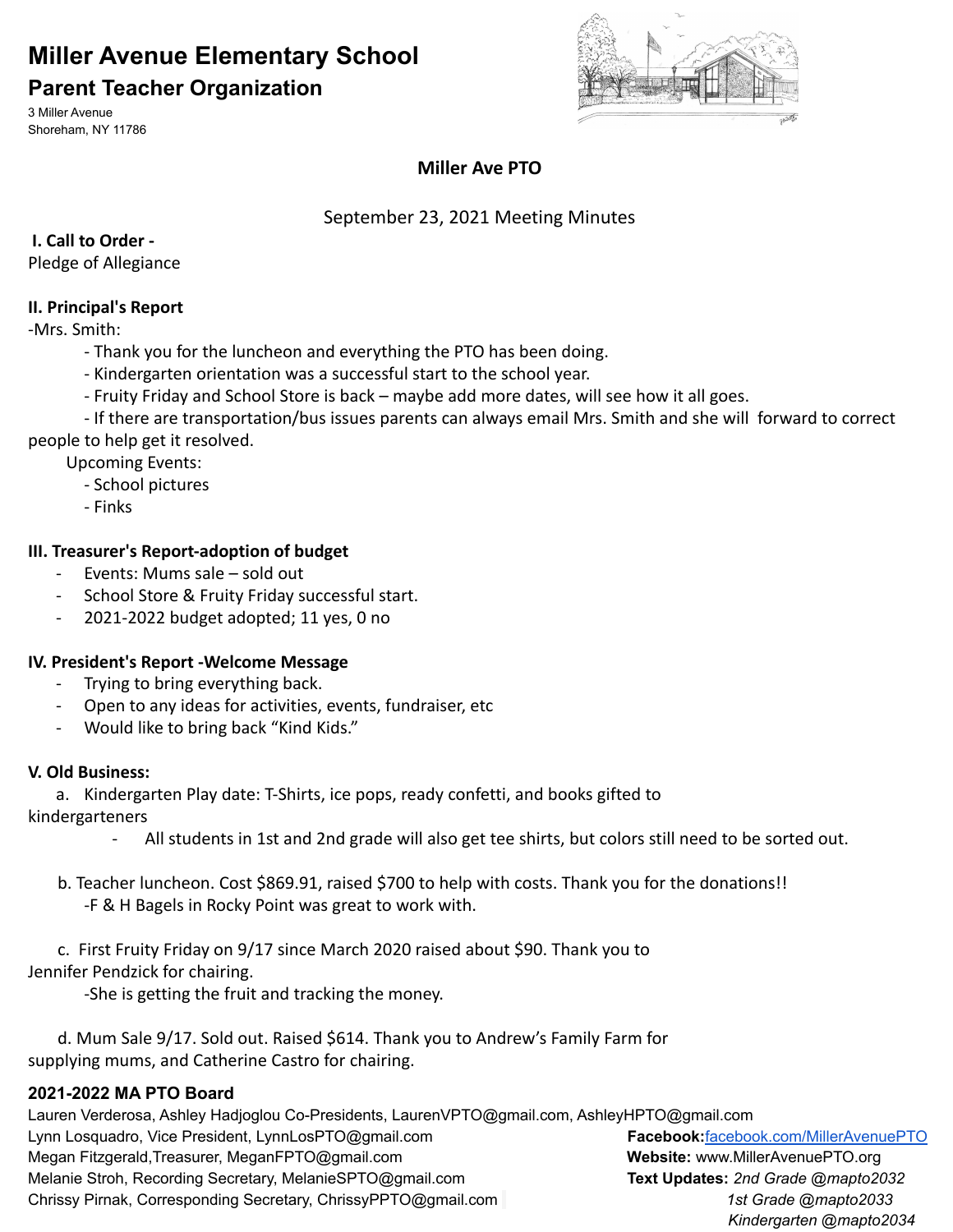# **Miller Avenue Elementary School Parent Teacher Organization**

3 Miller Avenue Shoreham, NY 11786



e. First School Store was 9/22. New items in addition to Smencils. Raised about \$300. Thank you to Lisamarie Rosario for chairing.

f. Donation from Amazon Smile \$68.40 this quarter. Be sure to sign up at smile.amazon.com. Costs you nothing.

#### **VI. New Business:**

a. Kid's Stuff Coupon book sale 9/27-10/8. Will be sold at Fall

Festival. Thanks to Mary Jo Loughlin for chairing. Can purchase online at [HTTP://SAPAYNOW.COM/269031](http://sapaynow.com/269031?fbclid=IwAR05JsyjFdys8cOHvw3uHGHu6OPmA-Hefh88A8xN0zLy_WOwYicL0vQQ6-4)

Books going home with kindergarteners, other grades can buy online.

b. Picture Day-Sept 29, 2021. order at my.liftouch.com use code EVTBQZ6WP

- volunteer: tinyurl.com/MAPicDay
- Volunteers full

c. Fall Festival at Finks- October 4. Bracelet sales end Sunday Sept. 26, 5pm. Bracelet pick up 9/29 2:30-4pm. Thank you to Katy Graham for chairing. Bracelets can be purchased: [https://my.cheddarup.com/c/fallfest2021](https://my.cheddarup.com/c/fallfest2021?fbclid=IwAR0jv5aTH3t_LMdozxM7hflhZZGJyp34H_l3-9HpyNL7_1ABw0mP2HFqfKY)

- Bracelet pick up Volunteers: Danielle Spence will be there at 2:30, Katy by 3. Kristen St James will also help at 2:30.

d. Book Fair- October 19-22. More information to come on our social media and website. Held in hallway. Evening fair 10/20 6-8pm. eWallet: <https://www.scholastic.com/bf/mabookfair> volunteer sign up to come.

e. Flower Power Fundraiser bulb sale is still open until October 15. [http://MillerAveFall.fpfundraising.com](http://milleravefall.fpfundraising.com/)

f. Candy Buy Back program Nov 1-4. Bring in candy to the school and the grade with the most gets extra recess. Local orthodontist mails candy to soldiers overseas. Children can include thank you notes to soldiers.

- Feed the monster with extra candy the top grade gets extra recess, Orthodontist gives \$250.
- g. Sportswear being put together by Kelly Klein

-She is still working on this and waiting for more information.

h.Holiday Shop idea- Lynn Losquadro

- Last year Wading River altered the Holiday Shop and the kids "shopped" at a distance. Shop on a table and pick what they want, it gets packaged and then sent home. Parents write a check and the PTO packages it and sends it home in the children's backpack. Looking to do it the week before Thanksgiving and will be sent home a few weeks later. We will need volunteers to help package.

i. Polar Express Hot Cocoa coming back! 12/22

j. Gingerbread person lawn hunt coming back- chaired by Chrissy Pirnak. Prize ideas? -Can do the same prizes as last year, unless there are other ideas.

### **2021-2022 MA PTO Board**

Lauren Verderosa, Ashley Hadjoglou Co-Presidents, LaurenVPTO@gmail.com, AshleyHPTO@gmail.com Lynn Losquadro, Vice President, LynnLosPTO@gmail.com **Facebook:**[facebook.com/MillerAvenuePTO](http://www.facebook.com/MillerAvenuePTO) Megan Fitzgerald,Treasurer, MeganFPTO@gmail.com **Website:** www.MillerAvenuePTO.org Melanie Stroh, Recording Secretary, MelanieSPTO@gmail.com **Text Updates:** *2nd Grade @mapto2032* Chrissy Pirnak, Corresponding Secretary, ChrissyPPTO@gmail.com *1st Grade @mapto2033 Kindergarten @mapto2034*